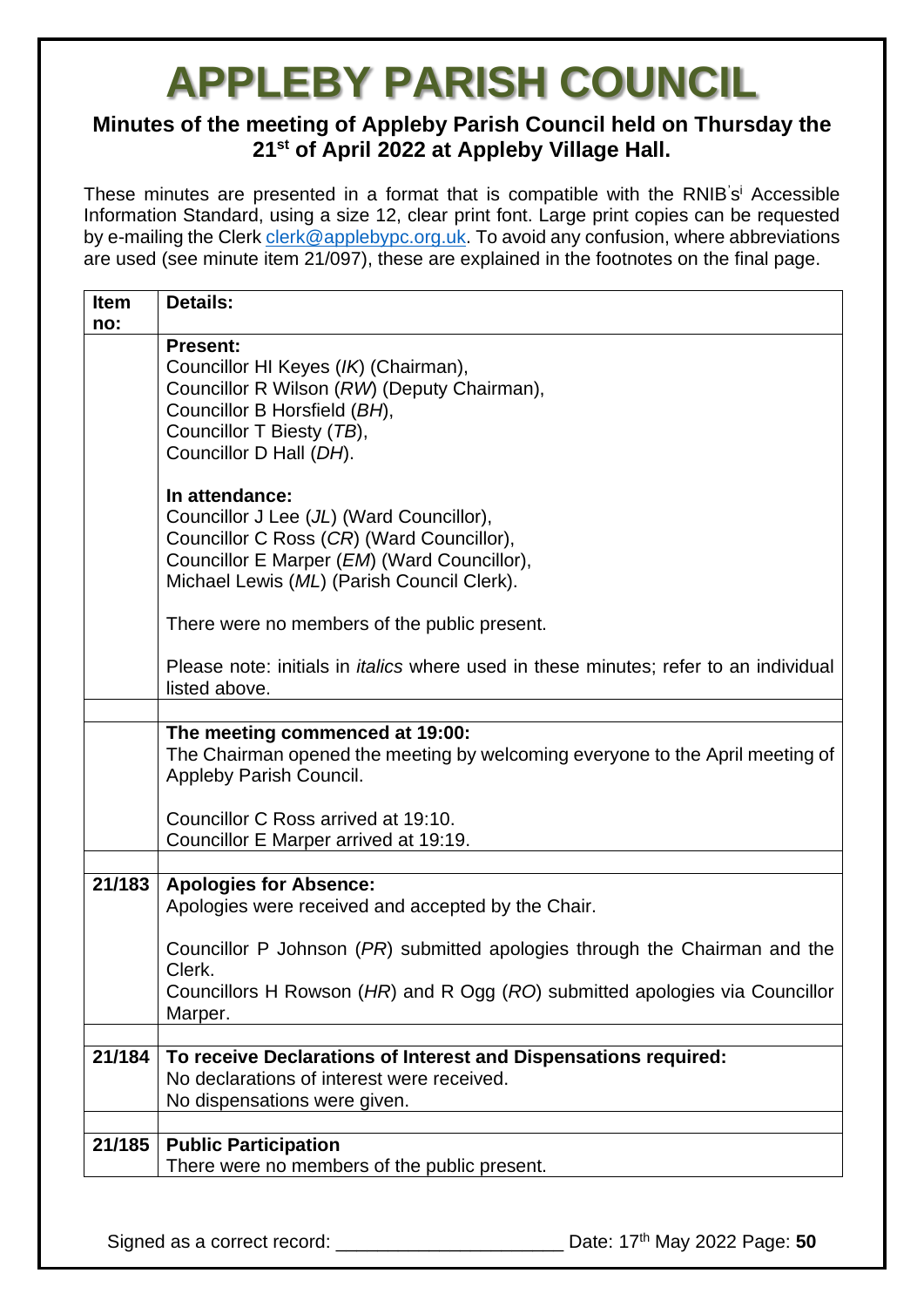|        | <b>APPLEBY PARISH COUNCIL</b>                                                                                                                                                                                                                                                                                                                                                                                                                                                                                                                                                                                                                                                                                                                                                                                                                                                                                                                                                                                                                                                                                                                                                                                                                                                                                          |
|--------|------------------------------------------------------------------------------------------------------------------------------------------------------------------------------------------------------------------------------------------------------------------------------------------------------------------------------------------------------------------------------------------------------------------------------------------------------------------------------------------------------------------------------------------------------------------------------------------------------------------------------------------------------------------------------------------------------------------------------------------------------------------------------------------------------------------------------------------------------------------------------------------------------------------------------------------------------------------------------------------------------------------------------------------------------------------------------------------------------------------------------------------------------------------------------------------------------------------------------------------------------------------------------------------------------------------------|
| 21/186 | To receive and approve the minutes of the last meeting<br>Resolved that the minutes from the 15 <sup>th</sup> of March 2022 meeting be approved.<br><b>Proposed: Councillor Wilson</b><br><b>Seconded: Councillor Biesty</b><br><b>Agreed: All Councillors</b><br><b>Matters Arising:</b>                                                                                                                                                                                                                                                                                                                                                                                                                                                                                                                                                                                                                                                                                                                                                                                                                                                                                                                                                                                                                              |
|        | There were no matters arising.                                                                                                                                                                                                                                                                                                                                                                                                                                                                                                                                                                                                                                                                                                                                                                                                                                                                                                                                                                                                                                                                                                                                                                                                                                                                                         |
| 21/187 | <b>Chairman's Report</b><br>The Chairman explained that as a result of the final Boundary Changes that are<br>being applied to North Lincolnshire Council from May 2023, the ward Councillors<br>from the Burton-upon-Stather and Winterton Ward will be attending future<br>meetings, as part of their handover. (See minute item 21/171).<br>The Chairman then outlined his report, which comprised of a discussion around<br>the following points:<br>The Chairman visited Demeter House to collect the repaired Keb House<br>noticeboard door – the Chairman and ML refixed the door to the noticeboard.<br>Demeter House are willing to do odd jobs within the parish.<br>$\bullet$<br>The Chairman attended East Riding and Northern Lincolnshire Local Councils<br>$\bullet$<br>Association Chair's Chat - there was nothing special to report.<br>Attended the Neighbourhood Action Team Meeting - No Police presence due<br>$\bullet$<br>to retirement – the biggest issue is suspected drug dealing.<br>Cutting Edge as per Clerks report (21/188).<br>Safe, Well and Connected Neighbourhood Watch and Volunteer Annual<br>$\bullet$<br>Meeting on the 10 <sup>th</sup> of May at the Baths Hall - do any Councillors want to<br>attend? The Police and Crime Commissioner and Leader of North Lincolnshire |
|        | Council will be speaking.<br>A trip hazard on Ermine Street adjacent to No 4 has been reported to North<br>$\bullet$<br>Lincolnshire Council.<br>Summer Newsletter – the Chairman appealed for any help with photos, etc.,<br>for Platinum Jubilee.                                                                                                                                                                                                                                                                                                                                                                                                                                                                                                                                                                                                                                                                                                                                                                                                                                                                                                                                                                                                                                                                    |
| 21/188 | <b>Clerk's Report</b><br>The Clerk outlined his report, which comprised of a discussion around the following<br>points. During the last month, I have:<br>Yet again chased up the repainting of the Signal box at the Appleby Station level<br>crossing. This is on Network Rail's works schedule for the Summer of 2024.<br>Details of Historic England's listing of the Appleby Signal box can be viewed here:<br>https://historicengland.org.uk/listing/the-list/list-entry/1161513.<br>The Chairman and Clerk held a meeting with Cutting Edge - during the summer<br>$\bullet$<br>and autumn of 2021 Cutting Edge inadvertently overcharged Appleby Parish<br>Council, these incorrect invoices were paid. Following the meeting with Cutting<br>Edge a credit note has been issued for 2022-23. The Clerk subsequently attended<br>the village coffee morning for a while.<br>Corresponded with Demeter House to sort out the repairs to the notice board door.<br>$\bullet$<br>The repairs are to a very good standard.                                                                                                                                                                                                                                                                                         |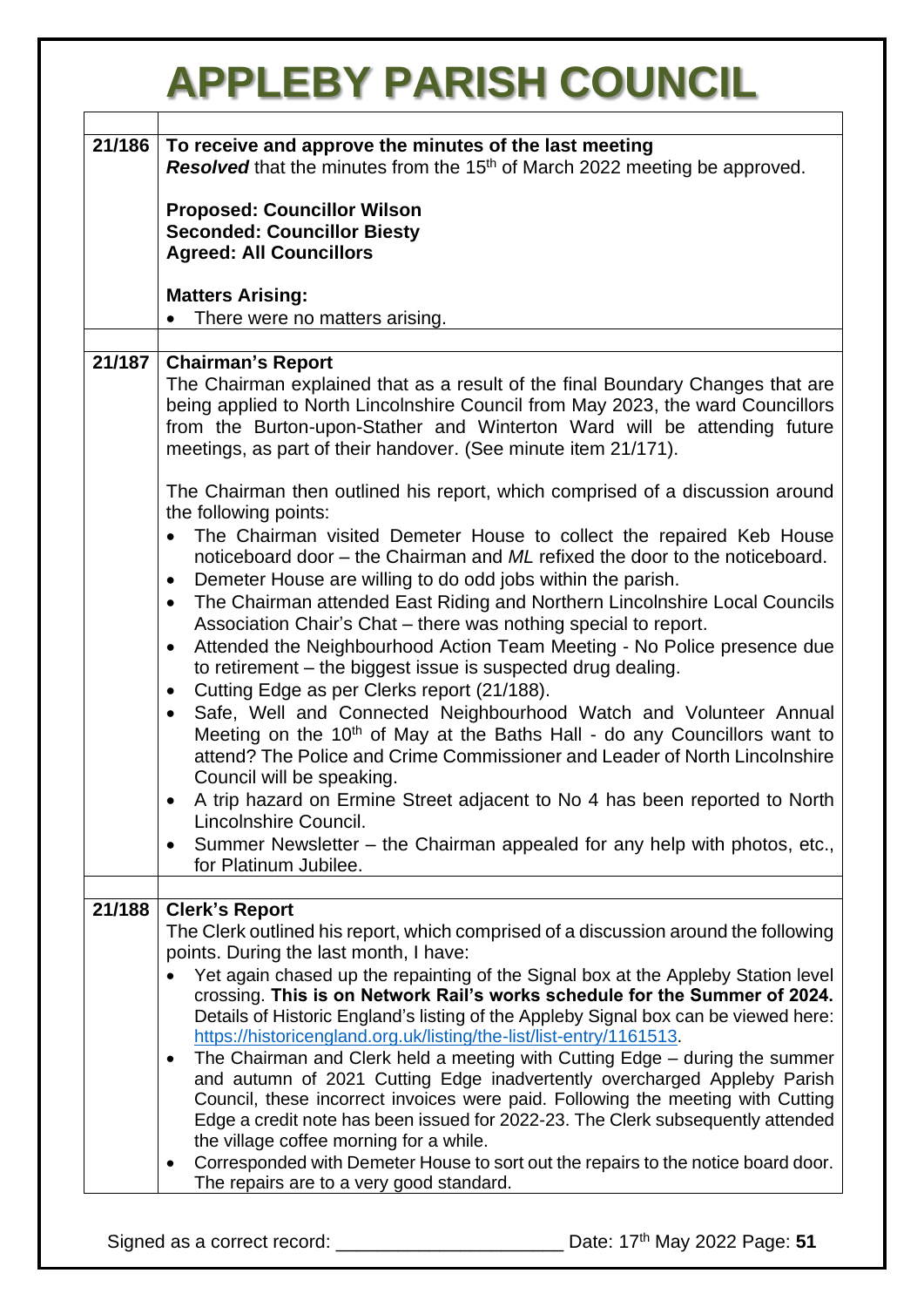|        | Posted several times on the Appleby Residents Facebook Group about road<br>closures.                                                                                                                                                                                                                                                                                            |
|--------|---------------------------------------------------------------------------------------------------------------------------------------------------------------------------------------------------------------------------------------------------------------------------------------------------------------------------------------------------------------------------------|
|        | Responded to a resident's e-mail and post on Facebook about bags of rubbish<br>$\bullet$<br>and tyres having been dumped, I contacted North Lincolnshire Council, and within<br>48 hours, this rubbish was removed. I also contacted NLC <sup>ii</sup> about a sheet of<br>linoleum and an additional tyre.                                                                     |
|        | Met with a Santon resident to look at his deeds to try and establish responsibility<br>$\bullet$<br>for the road, footpaths and access to Santon – in the deeds from 1974 ownership<br>of various bits of land had belonged to the Earl of Yarborough and to British Steel.                                                                                                     |
|        | Reported the Yew Tree on Church Lane to North Lincolnshire Council again.                                                                                                                                                                                                                                                                                                       |
|        | Attended the East Riding and Northern Lincolnshire Local Councils Association<br>$\bullet$<br>North Lincolnshire District Committee Zoom meeting.                                                                                                                                                                                                                               |
|        | Attended the Standards Training that North Lincolnshire Council ran at the end of                                                                                                                                                                                                                                                                                               |
|        | March.                                                                                                                                                                                                                                                                                                                                                                          |
|        | Had a phone conversation with Jo Peters from Scribe regarding the year-end<br>$\bullet$<br>process, which I have started working on.                                                                                                                                                                                                                                            |
| 21/189 | <b>Report from Ward Councillors</b>                                                                                                                                                                                                                                                                                                                                             |
|        | Councillor Lee discussed several issues; some of which included:                                                                                                                                                                                                                                                                                                                |
|        | Updates on issues from the last meeting, such as the Yew Tree on Church<br>Lane and the calming lines on Ermine Street, and the removal at Clappgate of<br>the burnt-out caravan.                                                                                                                                                                                               |
|        | Councillor Lee then provided a general update on the current work of North<br>Lincolnshire Council.                                                                                                                                                                                                                                                                             |
|        | Covid vaccinations:<br>Over 75-year-olds are all currently being vaccinated through their primary care<br>doctors or through the ironstone centre. Take up so far has been positive and<br>there is talk of a fifth vaccine for those who are clinically vulnerable later in the<br>year.                                                                                       |
|        | In addition the council is working with the CCG to deliver vaccinations to over<br>five-year-old I wish to take up the vaccine                                                                                                                                                                                                                                                  |
|        | The council has been shortlisted with 70 other councils to access a share of a<br>$\bullet$<br>multimillion-pound GOVERNMENT INVESTMENT to continue to develop our<br>full family hub program throughout North Lincolnshire.<br>The program will seek to help families deal with parenting, mental health<br>$\bullet$<br>issues, and other social issues affecting the family. |
|        | The council has provided some additional financial support for older people in the<br>lowest income bracket:                                                                                                                                                                                                                                                                    |
|        | In the past four weeks the council has awarded £60 worth of food vouchers to<br>3200 pensioners eligible for pension credit and council tax relief, and a further<br>£70 to 1213 pensioners who also access council tax benefit.                                                                                                                                                |
|        | This is in addition to the £150 that will be paid to property Occupiers in Cash<br>to help out with household bills. The council is currently planning to pay this in<br>early May, once all the necessary anti-fraud checks have been completed for<br>eligible properties.                                                                                                    |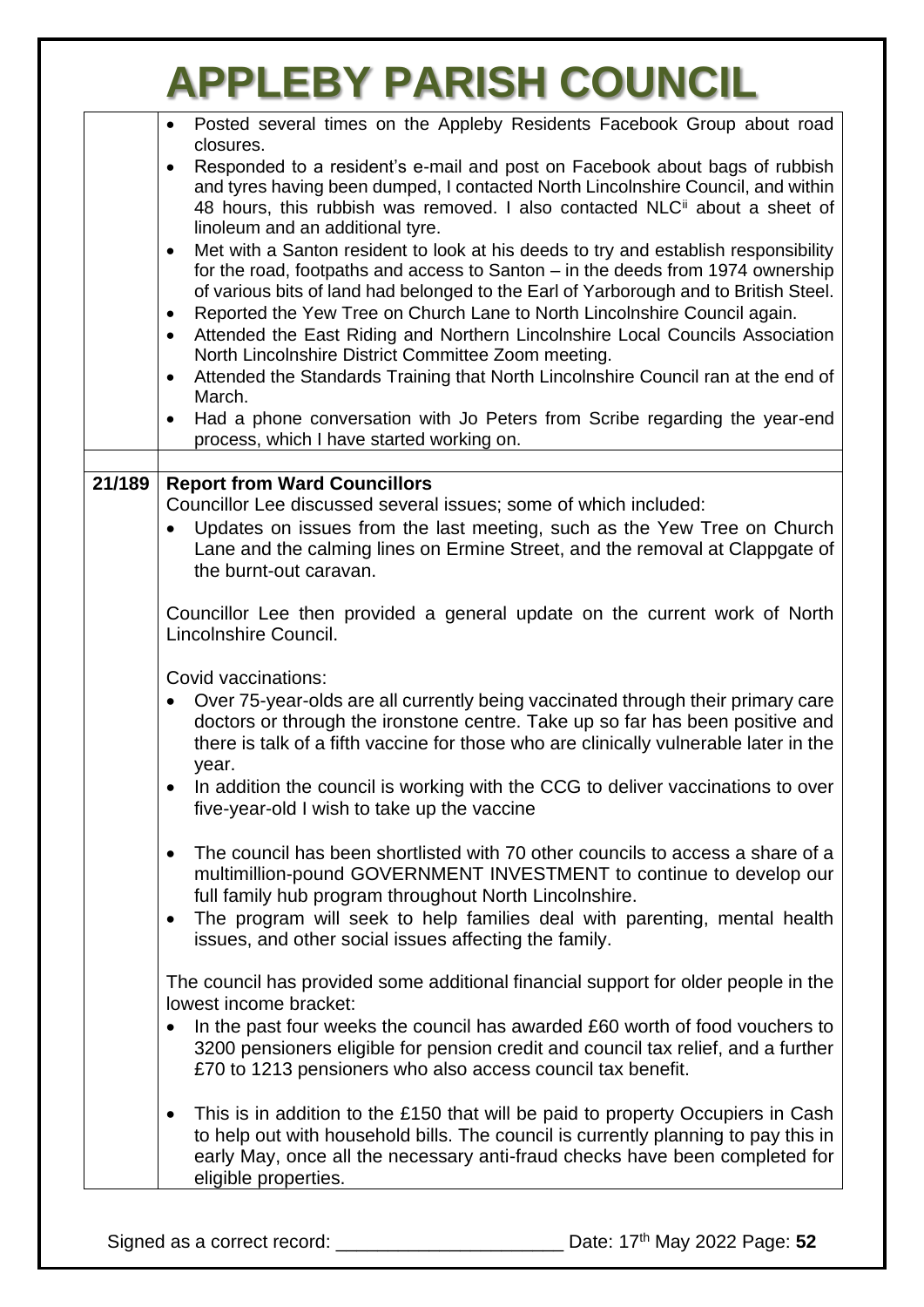|        | Ward Councillors have chased up again the road scheme designed to slow<br>traffic in the village, and also the path between Appleby and Appleby Station.<br>There have been some considerable delays with contractors, we are hopeful<br>$\bullet$<br>that from July these will all be resolved and we should be able to give firm dates<br>for work to start on both of these two schemes.<br>North Lincolnshire Council is supporting just over 100 people who are<br>$\bullet$<br>evacuees from the Ukraine who are settling with families throughout the |
|--------|--------------------------------------------------------------------------------------------------------------------------------------------------------------------------------------------------------------------------------------------------------------------------------------------------------------------------------------------------------------------------------------------------------------------------------------------------------------------------------------------------------------------------------------------------------------|
|        | county.<br>We are supporting them with education employment and other needs during<br>their resettlement in our area.                                                                                                                                                                                                                                                                                                                                                                                                                                        |
| 21/190 | <b>Planning White Paper</b><br>The Clerk reported that Andrew Percy, MP will raise our concerns directly with the<br>Secretary of State and that he will forward any responses in due course.                                                                                                                                                                                                                                                                                                                                                                |
| 21/191 | To consider planning applications and any received following the issuing of<br>the agenda<br>It was noted that the following planning applications had been approved:<br>PA/2022/3 Planning Application at The Vicarage, 5 Paul lane, Appleby, DN15<br>$\bullet$<br>0AR - Amended Description - Approved<br>PA/2022/470 Notice of intention to fell a conifer tree within Appleby<br>$\bullet$<br>conservation area at The Vicarage, 5 Paul lane, Appleby, DN15 0AR -<br><b>Approved</b><br>Little Crow Solar Park - Approved<br>$\bullet$                   |
| 21/192 | <b>Levelling-up White Paper</b><br>A brief discussion took place about the Levelling-up White Paper and the National<br>Association of Local Council's Training on the Levelling-up White Paper. No one<br>volunteered for the training.<br>The Clerk will look at undertaking training on behalf of the Council in the Summer.                                                                                                                                                                                                                              |
| 21/193 | <b>Devolution Update</b><br>The Clerk had spoken to Andy Tate from North Lincolnshire Council, at this point<br>there is no update on the next stage of Devolution.<br>We will return to Devolution at the May parish council meeting.                                                                                                                                                                                                                                                                                                                       |
| 21/194 | To consider the viability of 20mph (miles per hour) zones within the parish<br>It was resolved not to consider any 20mph zones at this stage.                                                                                                                                                                                                                                                                                                                                                                                                                |
| 21/195 | <b>Code of Conduct / Standards Training</b><br>The Chairman and the Clerk discussed the recent Standards Training that North<br>Lincolnshire Council provided for Town and Parish Councils at the end of March<br>2022.                                                                                                                                                                                                                                                                                                                                      |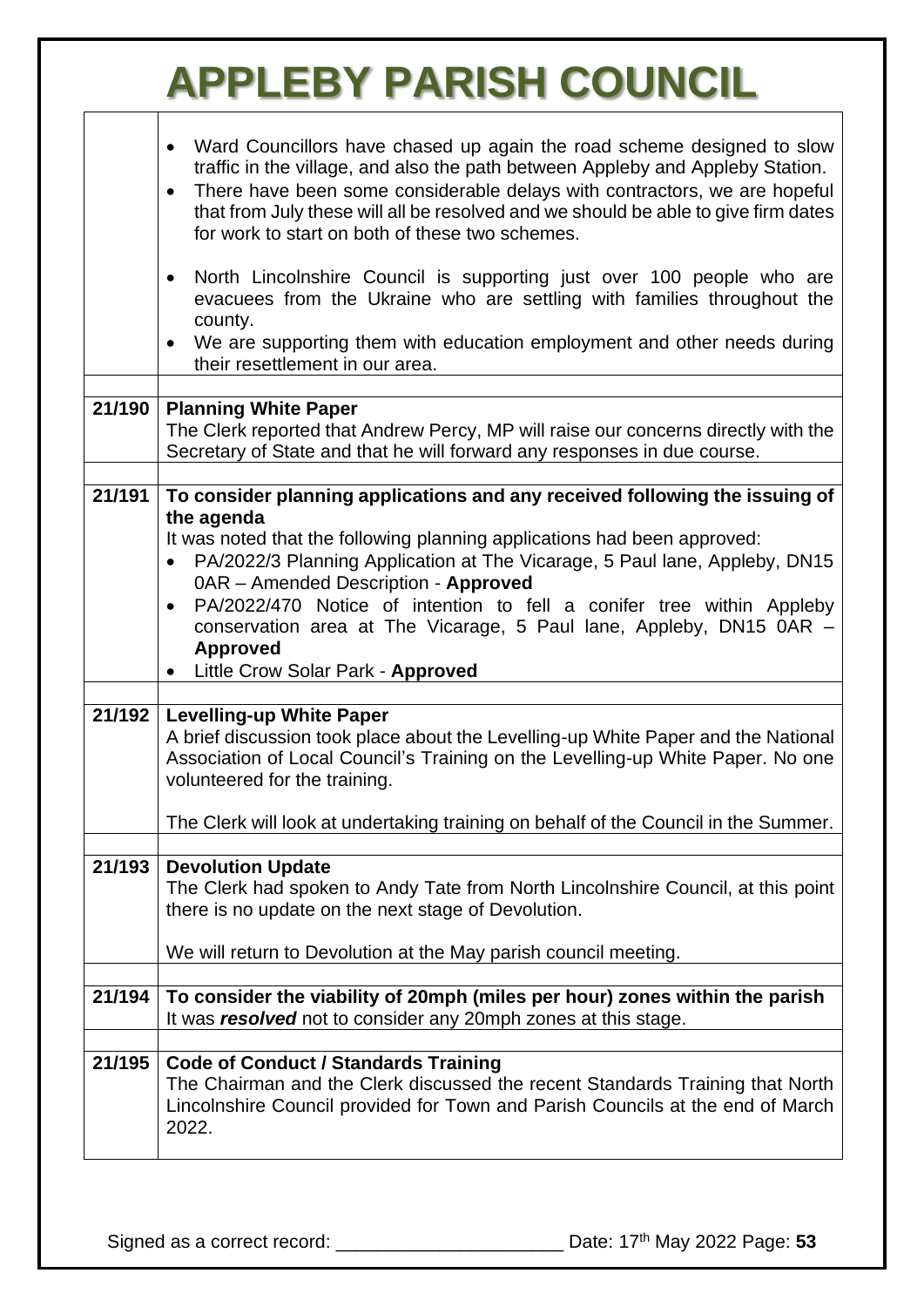|        | <b>APPLEBY PARISH COUNCIL</b>                                                                                                                                                                                                                                                                                                                                                                                                                                                                                                                                                                                                                                                                                                                                         |
|--------|-----------------------------------------------------------------------------------------------------------------------------------------------------------------------------------------------------------------------------------------------------------------------------------------------------------------------------------------------------------------------------------------------------------------------------------------------------------------------------------------------------------------------------------------------------------------------------------------------------------------------------------------------------------------------------------------------------------------------------------------------------------------------|
|        | The Democratic Services Team will forward the slides and training materials from<br>the session. ML will then forward on to Councillors.                                                                                                                                                                                                                                                                                                                                                                                                                                                                                                                                                                                                                              |
| 21/196 | <b>Policies</b><br>Each Councillor and the Clerk signed a declaration form accepting the following<br>policies, following further changes, requested by North Lincolnshire Council's<br><b>Community Grants Team:</b><br>Appleby Parish Council's Safeguarding Adults Policy,<br>Appleby Parish Council's Safeguarding Children Policy,<br>The policies were <i>ratified</i> . Further policies will be ratified at future next Parish<br>Council meetings.                                                                                                                                                                                                                                                                                                           |
|        | ML to upload to the Appleby Parish Council website and to provide copies<br>to the Community Grants Team.                                                                                                                                                                                                                                                                                                                                                                                                                                                                                                                                                                                                                                                             |
| 21/197 | <b>Jubilee Newsletter</b><br>The Chairman outlined the plans for the Jubilee Newsletter, this will be published<br>earlier than normal so that delivery can take place prior to the Jubilee weekend.                                                                                                                                                                                                                                                                                                                                                                                                                                                                                                                                                                  |
|        | The Summer newsletter will have a commemorative wrap around cover,<br>concentrating on Her Majesty the Queen and her Platinum Jubilee.                                                                                                                                                                                                                                                                                                                                                                                                                                                                                                                                                                                                                                |
|        | The copy deadline in 5pm on the $17th$ of May 2022.                                                                                                                                                                                                                                                                                                                                                                                                                                                                                                                                                                                                                                                                                                                   |
| 21/198 | Correspondence for discussion or decision<br>The Clerk has previously circulated the following correspondence:<br>National Local Area Councils (NALC) Smaller Council's Consultation.<br>It was resolved to forward the same points as raised with Andrew Percy, MP to<br>NALC.                                                                                                                                                                                                                                                                                                                                                                                                                                                                                       |
|        | ML to draft an e-mail in response to this consultation.                                                                                                                                                                                                                                                                                                                                                                                                                                                                                                                                                                                                                                                                                                               |
| 21/199 | <b>Correspondence for information</b><br>Prior to the meeting, the Clerk circulated the following correspondence to<br>Councillors:<br><b>ERNLLCA<sup>iii</sup> Newsletter</b><br>NALC <sup>iv</sup> Chief Executive's Bulletin<br>CPRE <sup>v</sup> Campaigns Update<br>$\bullet$<br>LGA <sup>vi</sup> Devolution Bulletin<br>LGA 'first' magazine<br>$\bullet$<br><b>The Rural Bulletin</b><br>$\bullet$<br><b>NALC Civility and Respect Project update</b><br>$\bullet$<br><b>Planning Decision Notices</b><br>$\bullet$<br><b>NLC April's Meetings list</b><br>$\bullet$<br>VANL <sup>vii</sup> Newsletter<br>$\bullet$<br>ERNLLCA North Lincolnshire District Committee meeting notice<br>$\bullet$<br>Broughton NAT <sup>viii</sup> meeting notice<br>$\bullet$ |
|        |                                                                                                                                                                                                                                                                                                                                                                                                                                                                                                                                                                                                                                                                                                                                                                       |
|        |                                                                                                                                                                                                                                                                                                                                                                                                                                                                                                                                                                                                                                                                                                                                                                       |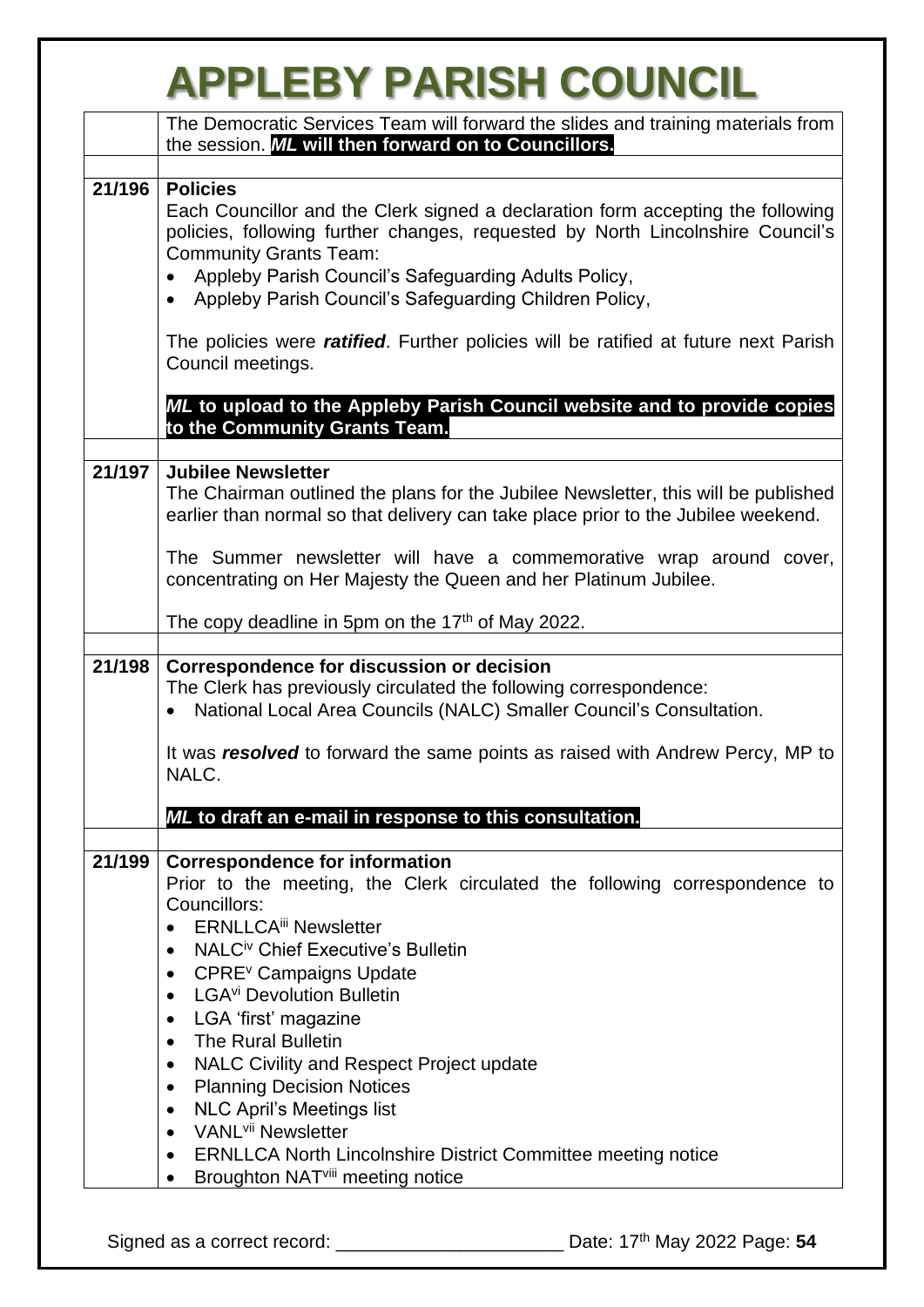|  |  |  |  | <b>APPLEBY PARISH COUNCIL</b> |
|--|--|--|--|-------------------------------|
|--|--|--|--|-------------------------------|

|        | E-mail from the Police and Crime Commissioner<br>$\bullet$<br>NLC documents regarding Levelling Up<br>$\bullet$                                                                                                                                                                                                                 |
|--------|---------------------------------------------------------------------------------------------------------------------------------------------------------------------------------------------------------------------------------------------------------------------------------------------------------------------------------|
|        | <b>ERNLLCA Appointment of new Chief Executive</b><br>$\bullet$<br>Healthwatch North Lincolnshire newsletter<br>$\bullet$                                                                                                                                                                                                        |
|        | Scribe A-Z funding sources flyer<br>$\bullet$                                                                                                                                                                                                                                                                                   |
|        | NLC Integrated Transport Strategy Consultation.                                                                                                                                                                                                                                                                                 |
|        | The Clerk also mentioned East Riding and Northern Lincolnshire Local Councils<br>Association Chief Officer, Alan Barker's leaving collection. Any personal or council<br>donations need to be made by the 20 <sup>th</sup> of May. This will be discussed again at the<br>May meeting.                                          |
|        | ML to forward any donations to ERNLLCA immediately after the 17th of May<br>2022 meeting.                                                                                                                                                                                                                                       |
| 21/200 | To receive an update on the outlying areas                                                                                                                                                                                                                                                                                      |
|        | Santon:<br>British Steel have started some repairs to the road to alleviate flooding at the<br>bus stop.                                                                                                                                                                                                                        |
|        | ML to obtain land registry documents regarding the ownership of Santon<br>Lane.                                                                                                                                                                                                                                                 |
|        | <b>Demeter House:</b><br>A discussion took place about the possibility of Demeter House students / staff<br>providing odd jobs around the parish.<br>Policies from the school need to be checked.<br>$\bullet$<br>Appleby Parish Council may need to update our policies.<br>Appleby Parish Council insurance is to be checked. |
|        | ML to check Appleby Parish Council's policies and insurance.                                                                                                                                                                                                                                                                    |
|        | IK to arrange a meeting with Demeter House School to explore working<br>together.                                                                                                                                                                                                                                               |
|        | <b>Station area:</b>                                                                                                                                                                                                                                                                                                            |
|        | Residents have asked for extra planters to be supplied to the Station area.                                                                                                                                                                                                                                                     |
| 21/201 | To receive and approve Financial Reports / Financial Information<br>There was a discussion about whether or not the Parish Council would like to make<br>a s137 donation to charities working in / supporting the people of Ukraine.<br>It was resolved not to make a donation using Parish Council funds.                      |
|        | <b>Proposed: Councillor Wilson</b><br><b>Seconded: Councillor Horsfield</b><br><b>Agreed: All Councillors</b>                                                                                                                                                                                                                   |
|        | It was <b>noted</b> that the following payments that were due to be paid shortly:<br>BHIB Councils Insurance £693.42 (2021-22 price was £627.25)                                                                                                                                                                                |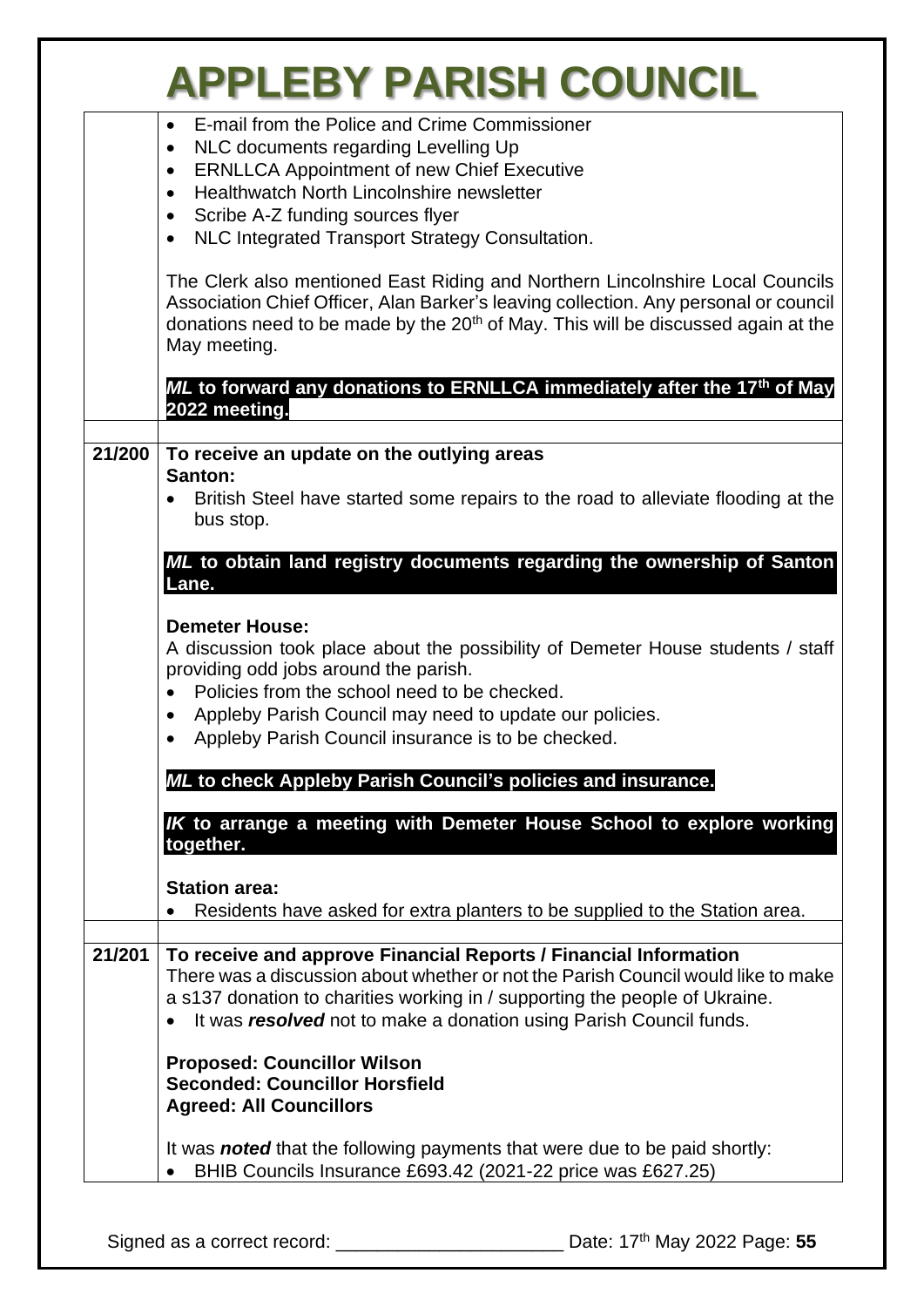|        | Invoice from VNAL - Payroll and Year-end charges £25.00<br>$\bullet$<br>Invoice from ERNLLCA - Membership fee and NALC Affiliation fee £339.00<br>$\bullet$<br>Cutting Edge 2 x Appleby Verges £178.00<br>$\bullet$<br>Cutting Edge 2 x Gym and Play Area and 2 x Ermine Street £128.00<br>$\bullet$<br>Clerks Wages £201.88 (higher than usual, due to 5 extra hours worked on the<br>$\bullet$<br>Informal / Internal Audit last month) |
|--------|-------------------------------------------------------------------------------------------------------------------------------------------------------------------------------------------------------------------------------------------------------------------------------------------------------------------------------------------------------------------------------------------------------------------------------------------|
|        | $\circ$ Income Tax £50.40<br>○ Clerks Expenses £68.75                                                                                                                                                                                                                                                                                                                                                                                     |
|        | It was <b>noted</b> that the Bank account balances were $(14th$ April 2022):<br>Current account: £494.47<br>$\bullet$<br>Reserve account: £12,119.04<br>$\bullet$                                                                                                                                                                                                                                                                         |
|        | The following quote was <b>noted</b> :<br>JB Rural Services for sweeping Church Lane and Ermine Street £140.00 plus<br><b>VAT</b>                                                                                                                                                                                                                                                                                                         |
|        | ML to instruct JB Rural to sweep Church Lane and Ermine Street.                                                                                                                                                                                                                                                                                                                                                                           |
|        | It was <b>noted</b> that Appleby Parish Council had received the following credit note:<br>Cutting Edge £500.00                                                                                                                                                                                                                                                                                                                           |
|        | <i>IK</i> outlined the change to the price of the most recent newsletter.                                                                                                                                                                                                                                                                                                                                                                 |
|        | The Clerk outlined the various prices of purchasing a Zoom Licence / Subscription<br>for Hybrid meetings, the cheapest price being around £15.50 per month. He then<br>explained that Jitsi Meet is a free service provided by a group of academic<br>institutions and works well.                                                                                                                                                        |
|        | Spring in Bloom update:<br>• Waiting for the invoice from Cutting Edge.                                                                                                                                                                                                                                                                                                                                                                   |
|        | It was resolved to pay the bills / note the above financial details.                                                                                                                                                                                                                                                                                                                                                                      |
|        | <b>Proposed: Councillor Wilson</b><br><b>Seconded: Councillor Horsfield</b><br><b>Agreed: All Councillors</b>                                                                                                                                                                                                                                                                                                                             |
| 21/202 | <b>Village Hall update</b>                                                                                                                                                                                                                                                                                                                                                                                                                |
|        | The Village Hall Trustees have confirmed that the playing field lease will be<br>renewed in advance of April 2024.                                                                                                                                                                                                                                                                                                                        |
| 21/203 | <b>Playground update</b><br>The Clerk will order the playground equipment and claim the grant.                                                                                                                                                                                                                                                                                                                                            |
|        | ML to claim the grant and order the installation of the playground equipment.                                                                                                                                                                                                                                                                                                                                                             |
| 21/204 | <b>Minor items</b><br>The following minor items were discussed:                                                                                                                                                                                                                                                                                                                                                                           |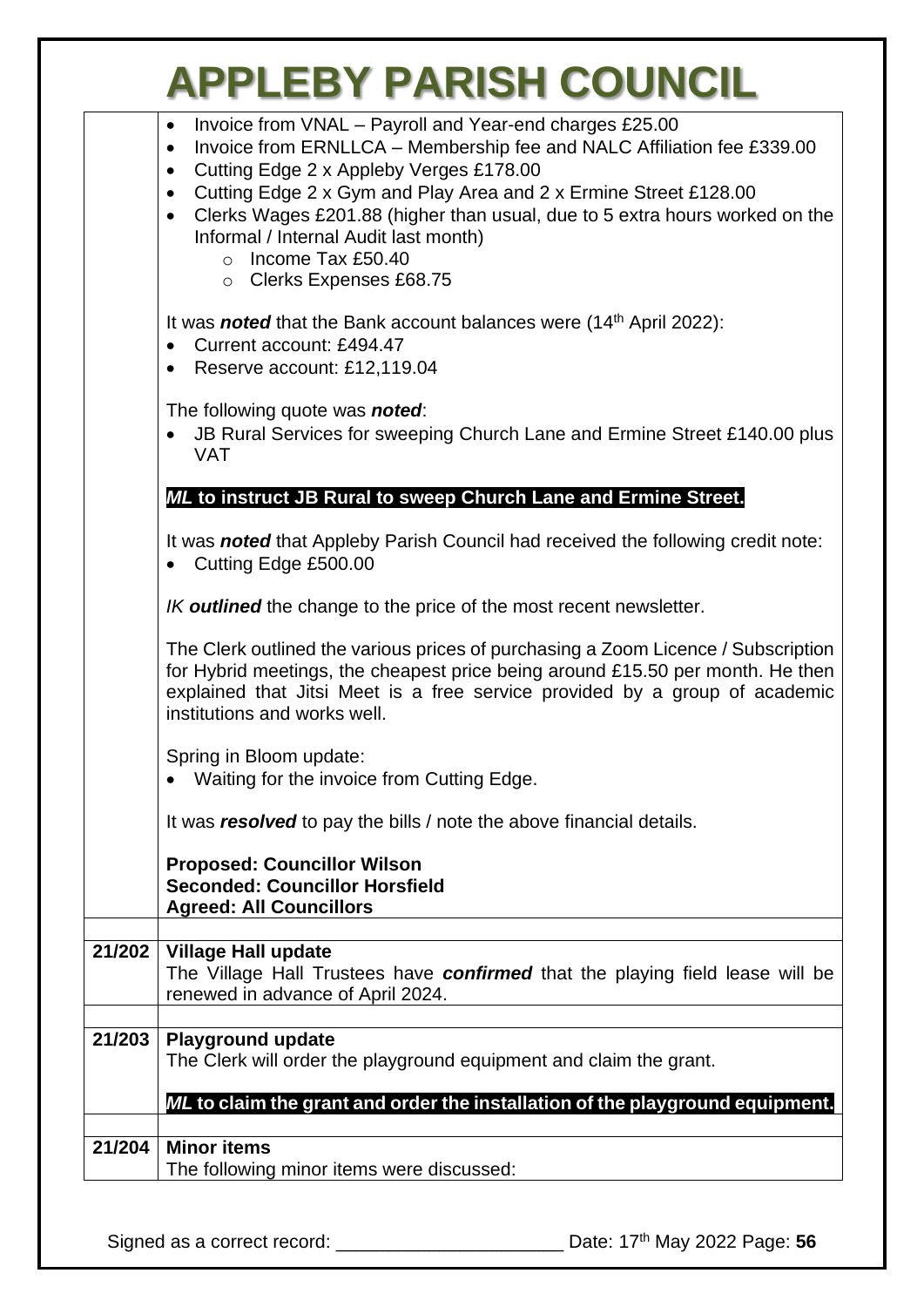|        | <b>APPLEBY PARISH COUNCIL</b>                                                                                                                                                                                                                                                                                           |
|--------|-------------------------------------------------------------------------------------------------------------------------------------------------------------------------------------------------------------------------------------------------------------------------------------------------------------------------|
|        | Speeding on Ermine Street.<br>Daffodils being cut down too soon.<br>$\bullet$<br>Cats using underneath the play equipment as a toilet.<br>$\bullet$<br>Vicarage Park grass verge not cut very well.<br>$\bullet$<br>The playing field grass not cut very well.                                                          |
|        | ML to contact Cutting Edge to discuss the Daffodils and Vicarage Park grass<br>verge.                                                                                                                                                                                                                                   |
|        | ML to contact Jonathan Witty, Chair of Appleby Village Hall regarding the<br>playing field grass cuts.                                                                                                                                                                                                                  |
| 21/205 | <b>Planning for May's meetings</b>                                                                                                                                                                                                                                                                                      |
|        | The Annual Parish Meeting will take place at 6:30pm on the 17 <sup>th</sup> of May 2022.                                                                                                                                                                                                                                |
|        | The Annual Parish Council Meeting will take place at 6:45pm on the 17 <sup>th</sup> of May<br>2022.                                                                                                                                                                                                                     |
|        | The May Parish Council Meeting will take place at 7:00pm on the 17 <sup>th</sup> of May 2022.                                                                                                                                                                                                                           |
|        | All three meetings are open to members of the public and will take place in Appleby<br>Village Hall.                                                                                                                                                                                                                    |
| 21/206 | Agenda Items for the next Parish Council meeting to be received by the Clerk<br>no later than the 9th May 2022<br>Additional Policies to ratify.<br>$\bullet$<br>Devolution update.<br>$\bullet$<br>Forward Planning for June and July meetings.<br>$\bullet$                                                           |
| 21/207 | To consider the exclusion of the public and the press in accordance with the<br>Public Bodies (Admission to Meetings) Act 1960 s1(2) due to the confidential<br>nature of the items to be discussed<br>There were no members of the public present.<br>Councillors Lee, Marper and Ross left the meeting at this point. |
| 21/182 | To be updated on the 2021-2022 pay award and implementation for Appleby<br><b>Parish Council</b><br>The Clerk provided a further update on the pay award, which was agreed upon at<br>the beginning of March. The Clerk's back pay was included in the wages above.                                                     |
|        | The previous Clerk is due an amount as previously circulated to Councillors.<br>The previous Clerk's Income Tax payment is £3.40.                                                                                                                                                                                       |
|        | It was resolved to pay HMRC and the previous Clerk.                                                                                                                                                                                                                                                                     |
|        | <b>Proposed: Councillor Hall</b><br><b>Seconded: Councillor Biesty</b><br><b>Agreed: All Councillors</b>                                                                                                                                                                                                                |